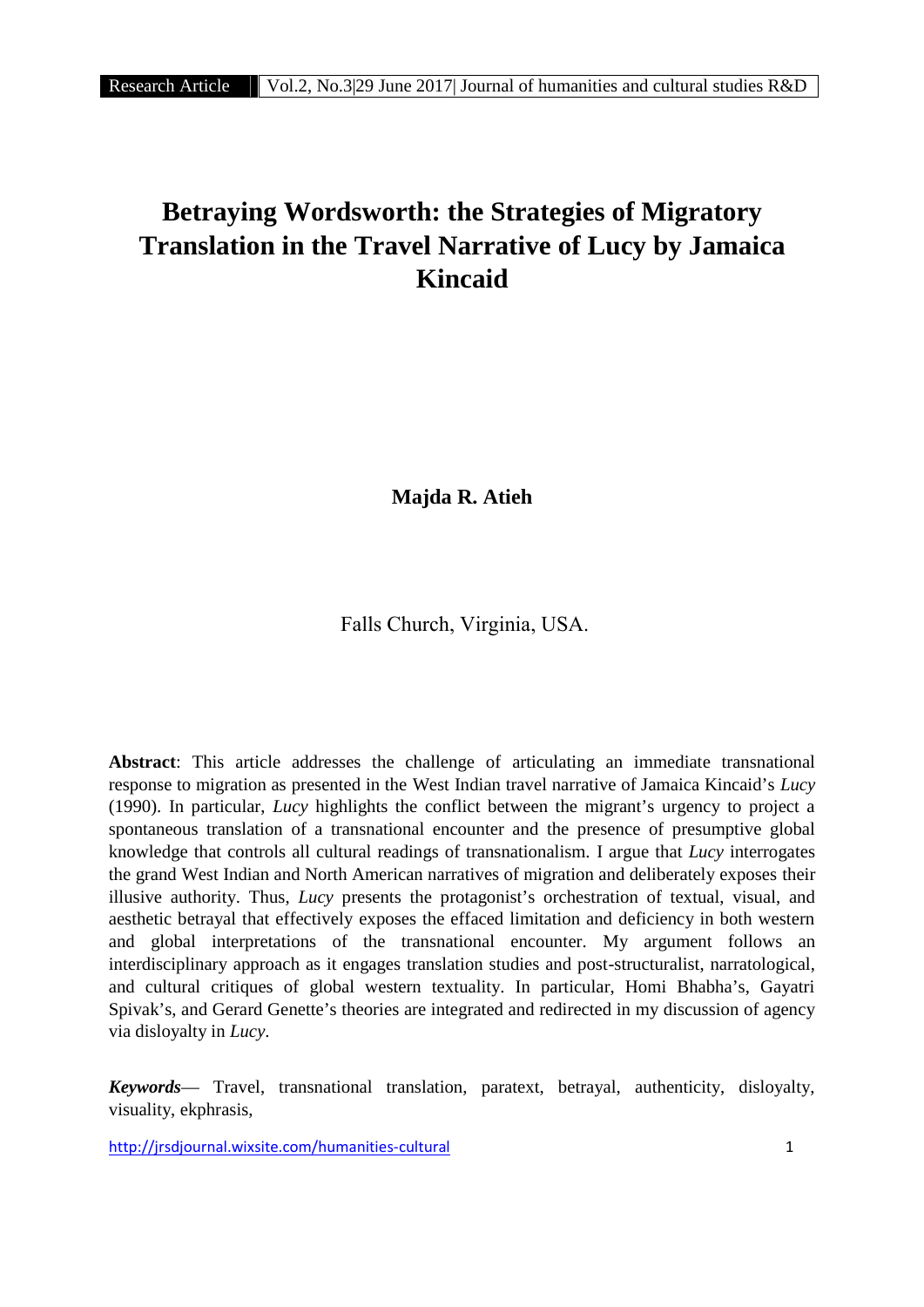## **Introduction:**

Most travel and migration narratives address the migrants' transcultural encounters that urge their individual readings and construct self-defining experiences. In this regard, the scholarship on travel narratives has illuminated the presence of various challenges and obstacles to the traveller's autonomous articulation of self-definition. One major challenge is related to the presence of global knowledge that enforces regulatory and fixed interpretation, precipitates closure, and undercuts the migrant's spontaneous transnational reading. The dilemma of the clash between global presence and local interpretation is a main theme in Jamaica Kincaid's *Lucy* (1990), a West Indian travel narrative of growing up "on the border cultures." As a fictionalized autobiography, Kincaid's *Lucy* chronicles the coming of age of West Indian Lucy Josephine Potter, who works as an *au pair* for white American employers, and her struggle to realize self-representation upon her migration from Antigua to North America.

Many critics have read Kincaid's *Lucy* as a counter narrative that contests transcultural myths of western supremacy and American-led globalization which cause the migrant's struggle between the disparate worlds of North America and the West Indies. For instance, Florian Sedlmeier explores how western supremacy ascribes ethnic subject positions through textual framing. Sedlmeier exclaims that *Lucy* articulates resistance through self-reflective investment in intertexts and intermedial allusions that create a postethnic literary space (213). On the other hand, the migrant's developing cognizance of disdain for the West Indian homeland has been remarkably observed in the discussion of transcultural struggle as presented in *Lucy*. Such awareness of disdain is precipitated, as Betty Joseph explains, by the deferral between the sign and the transnational traveller's displaced realization of its referent. According to Joseph, such deferral "constitutes the belatedness of postcoloniality" and concerns the "belated or undeveloped nature of local capital in relation to the American (universal) model it must become" (67). Joseph particularly cites *Lucy* as a narrative that extends this problematic of delay and exposes the "temporal fractures" (72) located in the difference between the promises of American-led globalization and the delay in their realization. Joseph's conceptualization is crucial to my investigation of *Lucy* as a narrative of struggle with temporal and aesthetic belatedness. However, Joseph's reading mainly frames the struggle of belatedness in a gender predicated context. In general, the scholarship on *Lucy* does not address how the local traveller's perception of delay could develop into frustrating awareness that stimulates reconfiguration of what is called American paratextual precedence.

# **Methodology:**

http://jrsdjournal.wixsite.com/humanities-cultural 2 A presentation of the theoretical underpinnings formed by cultural critiques of western textual authority is central to the conceptualization of transcultural encounter that *Lucy* establishes. In "Signs Taken for Wonders," for example, Homi Bhabha notably questions the linguistic authority of the western sign that supposedly communicates "the immediate vision of the thing, freed from the discourse that accompanied it, or even encumbered it" (149). Such proposed immediate vision of western textuality constructs "the ideological correlatives of the western sign" which "sustain a tradition of English 'cultural' authority" (150). Bhabha's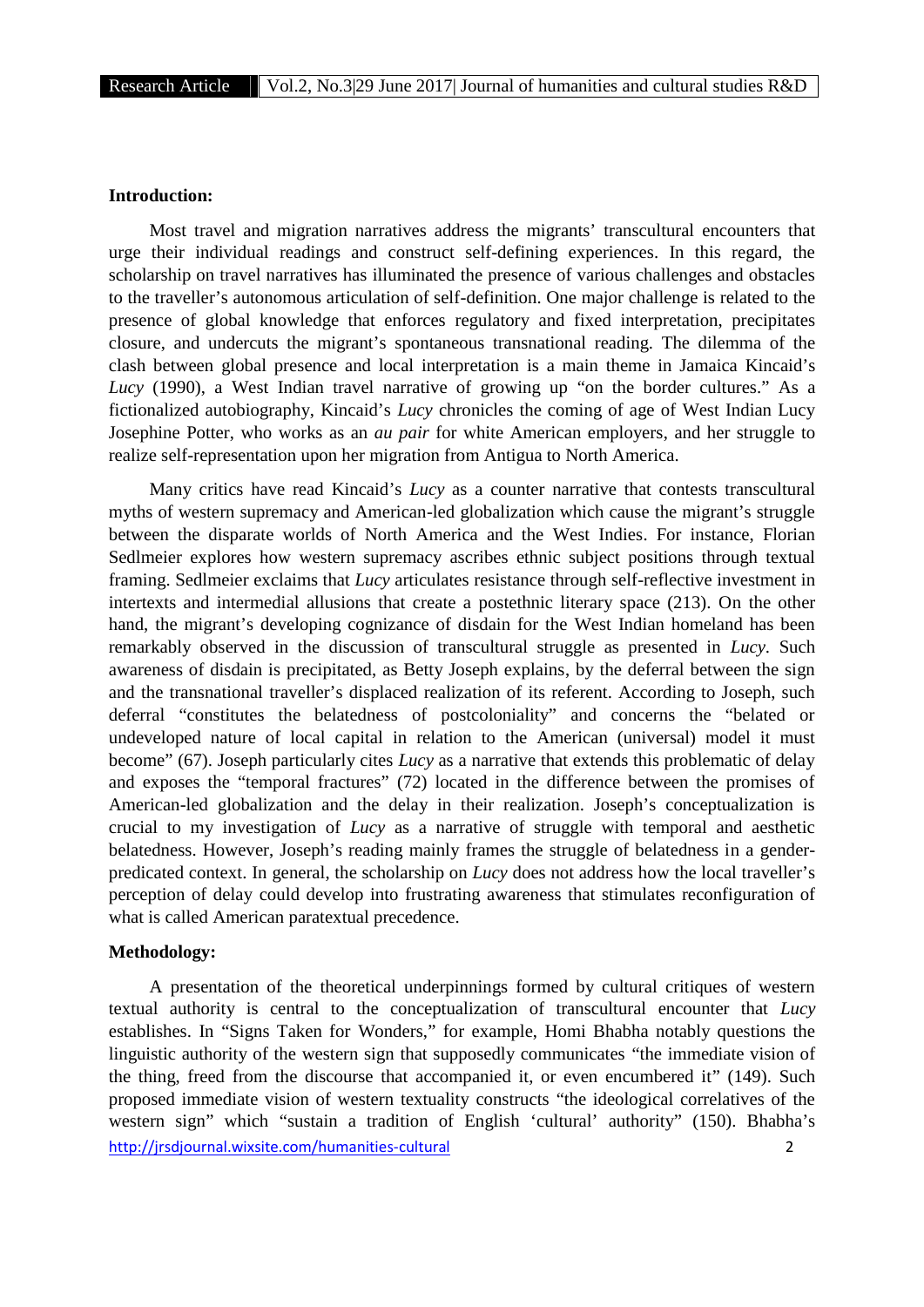argument implies that western textual authority assumes closure and perceives the "immediate unmediated-visibility of its rules of recognition as the unmistakable referent of historical necessity" (157). Such presumed immediacy of the western sign ultimately constructs a space of national and cultural difference instigated by the time lag that exists between the sign and referent in colonialist cultural discourse. However, Bhabha contests the immediacy of the western sign by exposing its effaced ambivalence that is "produced within the rules of recognition of dominating discourses as they articulate the signs of cultural difference and reimplicate them within the differential relations of colonial power—hierarchy, normalization, marginalization and so forth" (158). According to Bhabha, such ambivalence could be disclosed via "double articulation" (129) that is based on strategic repetition. Bhabha's suggestion of "double articulation" is realized in the translation enterprise that is defined by Lisa Lowe as predicated on "double valence" (Lowe 42). According to Lowe, translation conflates both "an apparatus of cultural domination" and "the means by which the dictation is adulterated, resisted" (42). In light of this theoretical underpinning, *Lucy* will be read as a strategic discourse of translation which consciously exposes the belatedness and repetition that comprise the ambivalence of western and colonial presence.

My proposed reading of *Lucy* suggests that Kincaid's narrative does not negate western sign as cultural difference. Rather, *Lucy* interrogates the transformation of western difference into a policing paradigm that federates detrimental cultural polarities. In this context, many critics have addressed the vital role of translation in reconfiguring the relation between language and power across cultural boundaries and in redefining the meanings of culture and ethnic identity. In particular, Gayatri Spivak theorizes discursive translation as a conflation of betrayal to describe how the "literature of the Third World gets translated into a sort of with-it translates" (182). Spivak contends that "in the act of wholesale translation into English there can be a betrayal of the democratic ideal into the law of the strongest" (182). Spivak's reference to manipulative betrayal that is endorsed in Western translation is central to my argument that betrayal could be redeployed as counter strategy that constitutes putative disloyalty to activate subversion of repressive authority and mobilize self-repositioning and agency. In this respect, Lowe defines translation as predicated on infidelity to an "original" and hence subsumed under cultural subversion. Lowe argues that this "aesthetic of infidelity" therefore "problematizes the premise of translation as fidelity" and exposes the epistemological inadequacy of originality as a guarantor of linguistic accuracy (Lowe 42). Ultimately, the rhetoric of repetition could overlap with the proposed infidelity of translation and acquire a counter discursive function that involves repudiation of faithful reproduction to defy repressive cultural norms. In light of this theoretical framing of strategic act of counter repetition, Kincaid's *Lucy* could be read as "unfaithful to the original" text that betrays the regulation of immediacy and closure in the canonical western sign.

http://jrsdjournal.wixsite.com/humanities-cultural 3 The discursive betrayal of the western sign entails disrupting its hegemonic production of knowledge. As critiqued in poststructuralist theories, the global authority of the western sign has always been tied to the retention of territorial control. In this concern, critic Michael Foucault has generally engaged spatiality to posit that space is necessarily related and cannot be separated from power and the generation of knowledge (246). Foucault's critiques suggest that space is imbricated as rationality of government and a vital part in the battle for control and domination.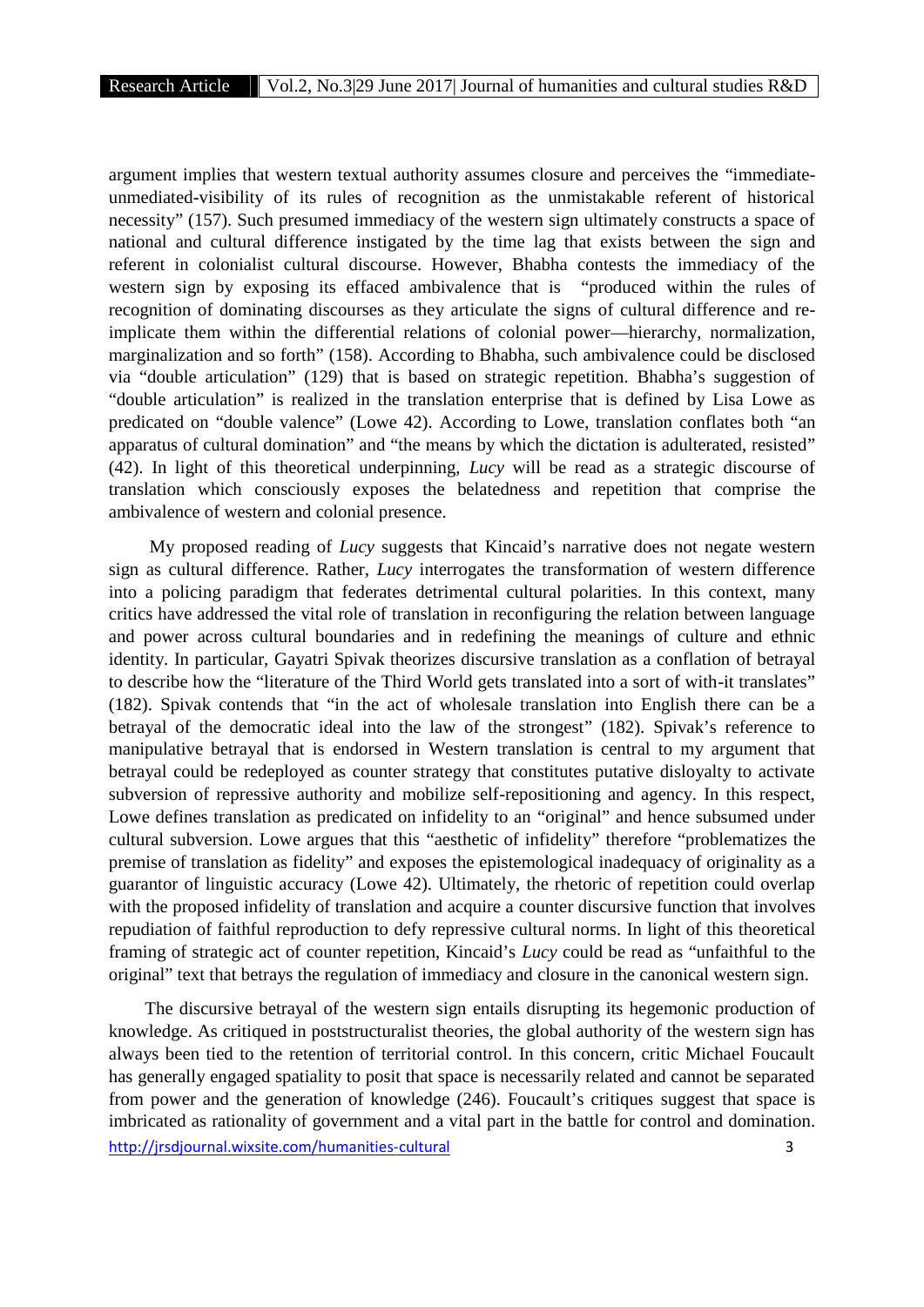Foucault's geopolitics of governing space is particularly central to my argument that Western thought has been federated with the power/knowledge/ space regime to control all cultural readings of transnationalism. In particular, I highlight the historically dominant integration of the so-called "paratext" as a transacting space in hegemonic narratives of transcultural encounters. The discursive function of the paratext has been conceived by Gérard Genette in *Paratexts: Thresholds of Interpretation*. According to Genette, in order to interpret any written or visual text properly, the reader has to go through the paratext that combines prefaces, epigraphs, notes, illustrations, reviews, or critical apparati. Genette insists that these paratextual registers constitute the author's "undisputed territory" (407) which in reality controls one's whole reception of the text. As such, Genette establishes the textual and political authority of the paratext as it is not only of "transition but also of *transaction*: a privileged place of a pragmatics and a strategy, of an influence on the public" (2). The regulatory role of the paratextual space in further negotiating power relations between cultures has been investigated by scholars working on a variety of periods. For instance, critic Kevin Halliwell (2006) has delineated a historical and textual linkage between the paratext and the "discourse of authentication" associated with "instructional novels" and creative works on emigration by nineteenth-century British visitors to North America. Halliwell particularly cites John Galt's *Lawrie Todd* (1830) and *Bogle Corbet* (1831) as western travel narratives that have been noted for their excessive use of paratexts to sustain "a veneer of authentication" in their cultural renditions. Thus, locating the paratext in western discourses of transcultural encounters exposes its history of quasi-colonial power and spatial intervention that disseminates authoritative knowledge. In light of the historical reception of the western sign as undisputed cultural authority through paratextual transaction, Kincaid's *Lucy* could be addressed as a counter travel narrative. Arguably, *Lucy* posits textual, visual, and aesthetic betrayal that demystifies the heavily co-ordinated campaign of the paratext to frame unprecedented and unquestionable readings in western travel discourses.

#### **Discussion:**

The first chapter of *Lucy* establishes the protagonist's dilemma regarding the presence of seemingly unquestioned paratexts that predict the realization of the sign "migration" as homesickness and exile. The opening of the chapter "Visitor" reveals Lucy's struggle with a system of narratives that circumscribe her independent identity for she cannot but identify with the paratext of homesickness. In the books that Lucy has "read—from time to time, when the plot called for it—someone would suffer from homesickness" and would long to go back to the "not very nice situation" that is already left (Kincaid 6). The stories of homesickness start to haunt Lucy who becomes compelled to feel intensely nostalgic: "now I, too, felt that I wanted to be back where I came from. I understood it, I knew where I stood there" (6). Lucy also grapples with the American bourgeois ideals that define her migration as an experience of exile. For instance, Lucy's affluent American employers, Mariah and Lewis, maintain their bourgeois judgments that stigmatize her as an exiled "Poor Visitor": "They said I seemed not to be a part of things, as if I didn't live in their house with them, as if they weren't like a family to me" (13). Also, Lucy feels frustrated with Lewis's stories about his uncle who migrated to Canada and raised monkeys (14). Lewis's stories implicitly point out Lucy's difference and highlight her cultural dispossession.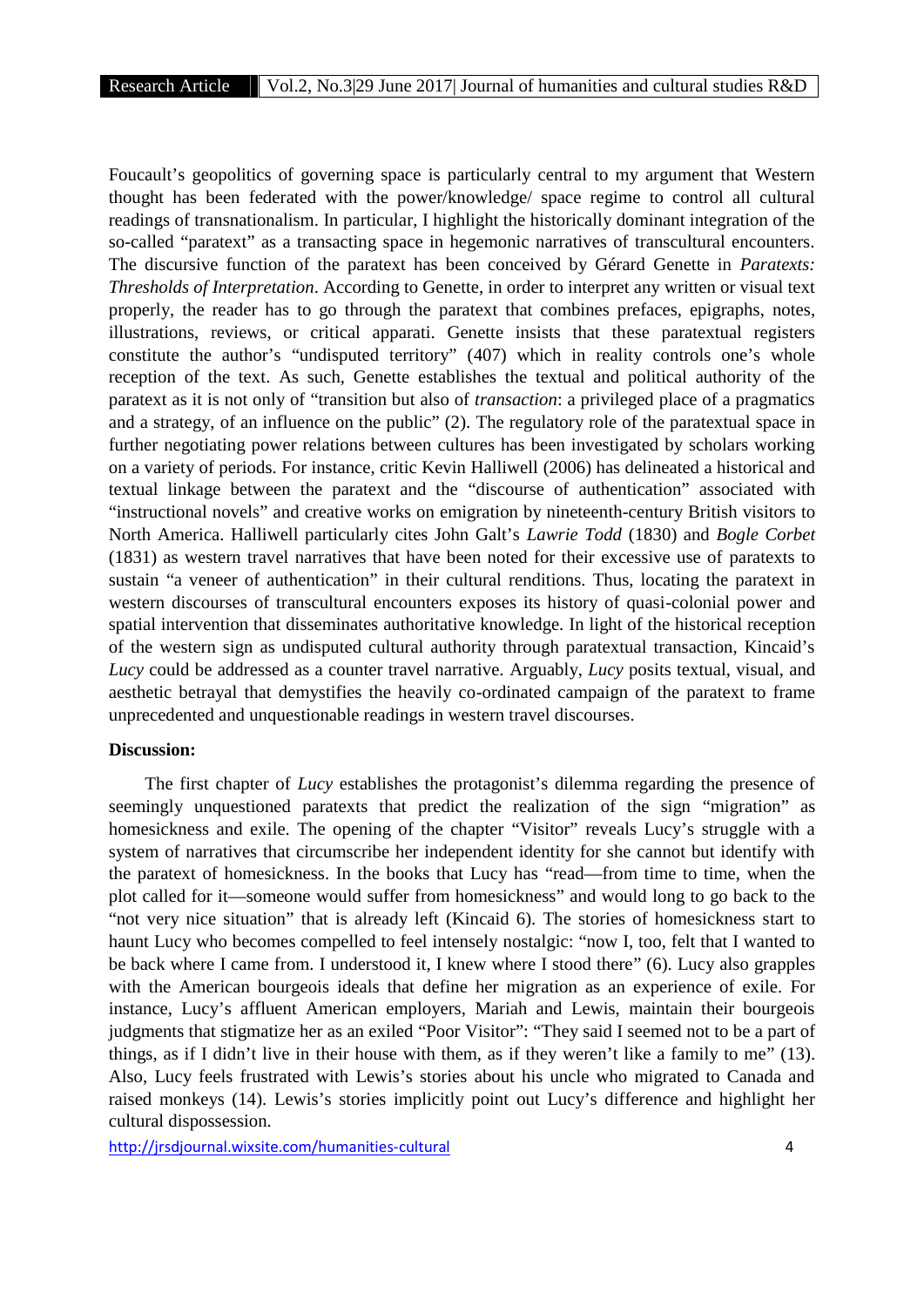The anticipation of xenophobia is also another challenge of paratextual intervention in Lucy's travel experience. In particular, Lucy already feels intimidated by her mother who keeps sending cautionary letters regarding gloomy stories of West Indians' migration to North America. In this regard, critics have highlighted the overbearing impact of Lucy's mother, felt through her instructive letters despite her physical absence. All critical readings of the mother's textual role emphasize her support of the colonizer's hegemonic construction of the contingent colonized identity being always shaped by mimicry. For instance, Victoria Burrows suggests that Lucy's mother perpetuates oppression being "a deeply compromised colonized subject who has been seduced into complete acceptance of colonial cultural mores and English ways of being that she then tries to impose on her daughter. [She] is both an agent of empire, and symbolically rendered as the loving and rejecting mother-country" (95). Heather Rellihan also notes that Lucy's mother "enables the victor despite her suffering as the vanquished" (60) and pushes Lucy to passively mimic an imported femininity (61) and into an "appropriate" female field tied to colonial definitions of womanhood (62). More particularly, Kristen Mahlis reads the mother's numerous warnings and attempts to guide Lucy's behavior "as an extension of the power that colonizers exercise over the colonized" (169). However, I argue that the quasi-colonial intervention of the domineering mother's letters lies in their indirect re-enactment of the western xenophobic rhetoric. Lucy's mother warns in one of her numerous letters that she has "read of an immigrant girl, someone [Lucy's] age exactly, who had had her throat cut while she was a passenger on perhaps the very same train [Lucy] was riding" (21). Yet, similar accounts of violence, cited from American newspapers, constantly appear in the mother's other letters (21). So, Lucy's mother constructs a cautionary collection of cited reports on xenophobic violence which exposes the frequency of the seemingly occasional offence that is blatantly circulated in media outlets. However, I contend that realizing the frequency of anti-foreign reactions could be read as a hidden strategy of the media paratexts that manufacture ethnic cultural awareness and have been considered by sociologists as complicit in normalizing xenophobia in western discourse (van Dijk 33). Projecting the frequency of such animosity attacks not only underlies their heightened probability but ultimately suggests their latent social justification. So, Lucy's mother indirectly contributes to the rereading of violent intolerance against migrants as a reflection of authorized social behavior rather than an exceptional episode of law violation. Thus, the mother's letters construct a narrative that ultimately circulates the implicit normalization of intolerance that further stigmatizes West Indian migrants.

The paratextual normalization of xenophobia further limits Lucy's mobility and frustrates her free imagination of the American experience. Though Lucy resentfully reacts and later refuses to open most of her mother's letters, she cannot discard or elude their influence. The letters sustain a repressive past that contains Lucy's freedom. Such restraint is symbolized by the way Lucy carries the unopened letters as a burden: "I walked around with letters from my family and friends scorching my breasts. I had placed these letters inside my brassiere, and carried them around with me wherever I went" (Kincaid 22). Having the letters cover her naked body suggests reading Lucy's body as a blank text whose "nakedness" awaits regulatory inscription by her mother's letters. The act of "scorching" also suggests physical violence that metaphorically extends the letters' discursive repression of Lucy's own interpretation of her travel. Moreover,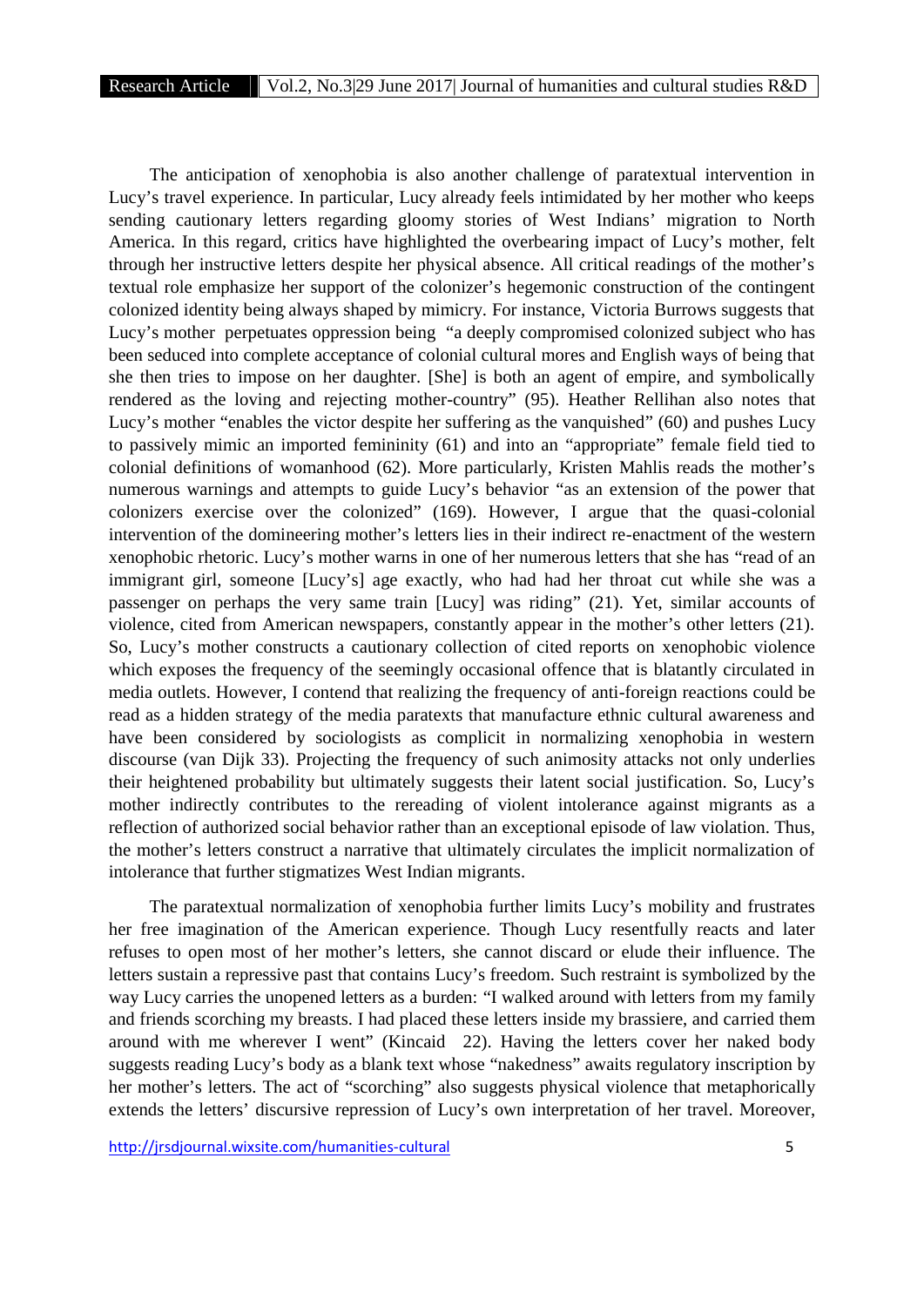Lucy's dream about her being naked, chased by Lewis, and then trapped in a hole "at the bottom of which were some silver and blue snakes" (14) reflects her resentment of the alleged textual blankness correlated with her status as a foreigner. Similar haunting dreams abound in the novel's following chapters to disclose the paratextual trap Lucy apprehends. She is chased "by bunches and bunches of those same daffodils that [she] had vowed to forget" (18) and she "would wake up sure that thousands of people on horseback were following [her], chasing [her], each of them carrying cutlass to cut [her] up into small pieces" (32). All these neurotic dreams project Lucy's anxiety with paratextual hegemony and her urgent need to devise resistance strategies that evade the haunting power of the paratext.

Chapter two "Mariah" reveals Lucy's shocking realization of her both temporal and aesthetic belatedness that frustrates her desire to autonomously communicate her transnational encounter. In this chapter, Lucy's mother is again presented as a domineering figure who constantly denies Lucy's position of insight and narrative authority. Though Lucy maintains a feeling of animosity toward her mother, such hatred is coupled with occasional tenderness. Yet, Lucy's tense relation with her mother violates the natural mother-daughter bond that is generally defined by transcendence of "the verbal or symbolic language" to develop "a wordlessness that is powerful and instructive" (Ty 121). In Lucy's case, such instructive "wordlessness" has developed into voicelessness, projected in silence and "articulation that goes unheard" (Davies & Fido 1), which undercuts Lucy's expressive intentions. So, the mother's claim of prior familiarity with various American adventures represses Lucy's voice: "When [a] revelation was new to me [. . .] I told it to my mother, and when I saw how deeply familiar she was with it I was speechless" (Kincaid 78). The negation of Lucy's self-representation through the mother's authoritarian letters exacerbates her feelings of temporal belatedness and relegates her attempt to establish an individual reading of her migration to a secondary or deferred status. On the other hand, Lucy undergoes aesthetic belatedness, being only exposed to the artistic reproduction not the immediate visual realization of things. For instance, while in Antigua, Lucy has been only introduced to British-ruled schoolbooks that abound with English texts and convey the British identity's perception of things. One major example is William Wordsworth's "Daffodils," a poetic text about beautiful daffodils that communicate beauty and pleasure and ward off solitude and loneliness (18). However, when Lucy first sees a daffodil with Mariah, she perceives the real flower as shockingly and melancholically ugly. Yet, she hesitates to voice out her alternate view of the yellow flower: "Where should I start? Over here or over there? Anywhere would be good enough […] I tried to talk I stammered and by accident bit my own tongue […] But nothing could change the fact that where she saw beautiful flowers I saw sorrow and bitterness" (29-30). The discovered ugliness of the daffodils precipitates Lucy's frustration with the realized sign. Lucy's shocking realization has been described by critics as mere dissatisfaction. In particular, Joseph reads Lucy's long wait for "the closing of the gap between the mistaken sign of the daffodil and its referent, [as] a new 'structure of feeling' [that] has opened up—one that is no longer satisfied with what lies at the end of the long wait" (75). However, I construe Lucy's frustration as symptomatic of the constant paratextual effacement of her allegedly belated readings of things. In this concern, Mariah's view of the daffodil as a beautiful flower functions as another paratext that, like Wordsworth's "Daffodils," disavows Lucy's disparate reaction.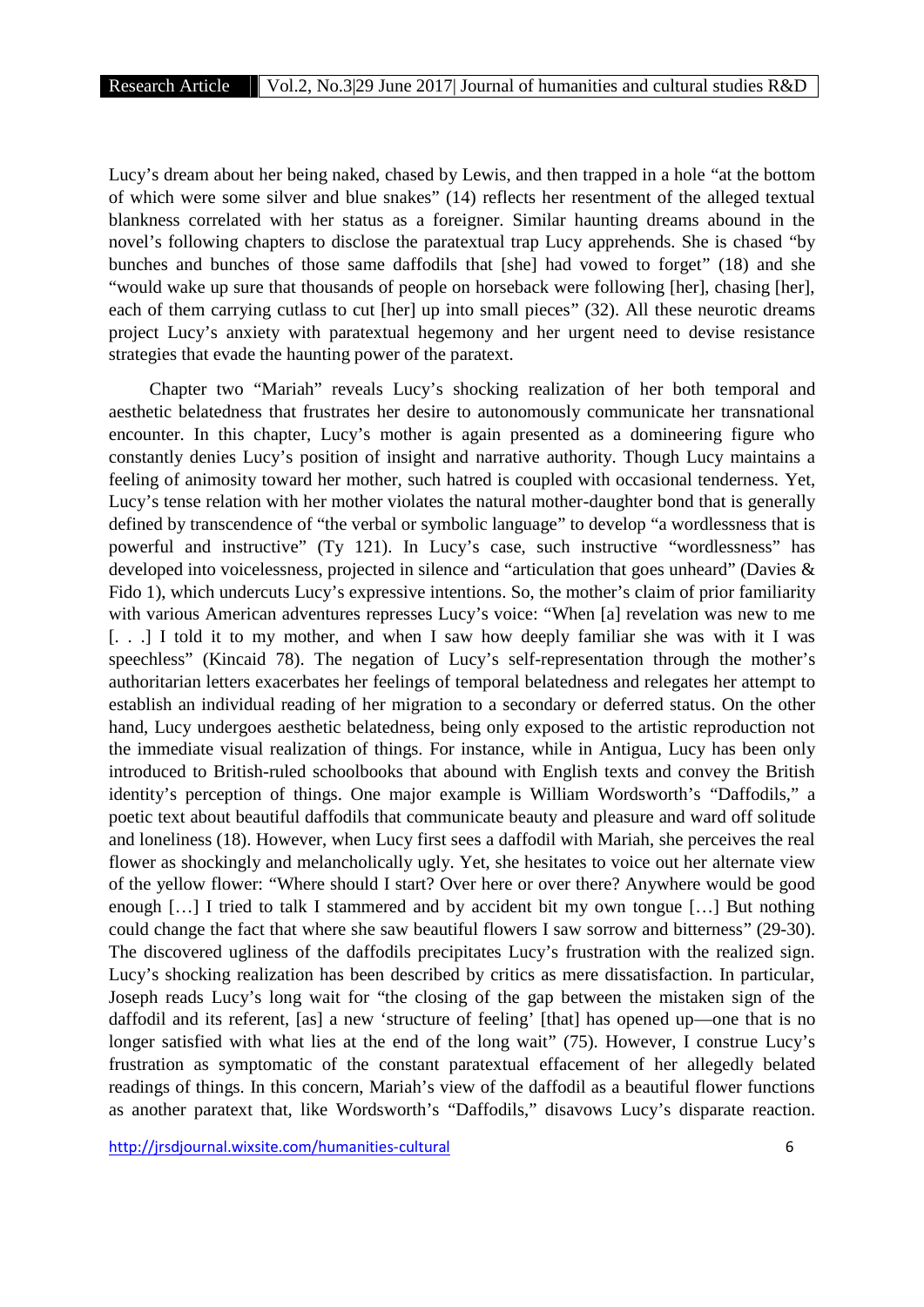Mariah's utterance acquires precedence for she, unlike Lucy, has always encountered the referent or the real daffodil. As such, Mariah's initial act of blindfolding Lucy (28) while taking her to the park to see the flowers suggests Mariah's perception of Lucy as a blank text. Lucy is expected to blindly register and follow Mariah's positive response to the bloom of daffodils. Thus, Lucy's translation is already considered belated and eventually marginalized by prior experiences and ensuing dominant readings.

Lucy, however, explicitly conveys her will to disrupt the authority of the paratexts that repress her autonomous translation. As Kincaid observes, "Lucy is the sort of person who, no matter what happens to her, would never identify with the victor" (Vorda 101). In the narrative, Lucy has always showcased her desire for resistance against control and her ambition for authority and "dominion" (Kincaid 37): "I was not good at taking orders from anyone, not good at waiting on other people. It allowed me to cut quite a figure of authority" (92). It could be argued that Lucy's frustration with the real daffodils initiates her will of liberation that was conceived even before her migration to America. In this concern, Evans Braziel suggests that Kincaid uses daffodils as a way to "reverse colonial 'order'" (113). Braziel's proposition aids my reading of the daffodil experience as a prediction of Lucy's displacement of colonial paratexts. While a student in the West Indies, Lucy has always resentfully recited Wordsworth's poem on the daffodils. Lucy's resentment has been coupled with a determined will to forget the poem: "inside I was making a vow to erase from my mind, line by line, every word of that poem" (Kincaid 18). Lucy's desire to displace the paratextual poem is an initial marker of her rebellious impulse that can be construed in her later feelings of anger and urge to eliminate the referent of the daffodils: "I did not know what these flowers were, and so it was a mystery to me why I wanted to kill them. Just like that. I wanted to kill them" (29). In another incident, Lucy communicates her resentment and determination to be liberated from her mother's textual control: "I had come to feel that my mother's love form was designed solely to make me into an echo of her […] I would rather be dead than become just an echo of someone" (36). Lucy decides to reclaim her muted voice/tongue and locate an alternative utterance through resistance: "Sometimes there is no escape, but often the effort of trying will do quite nicely for a while" (37). Lucy's refusal of her mother marks her resistance to the colonial supremacy that her mother perpetuates.

http://jrsdjournal.wixsite.com/humanities-cultural 7 To interrogate the regulatory protocols of the paratext and capture possibilities of liberation, Lucy orchestrates spatial treachery. Though Genette correlates the paratext with unquestionable knowledge, he again uses spatial terms to establish the possibility of its transposition and rupture by contending that a "threshold exists to be crossed" (410). Thus, many critical studies have demonstrated how the very repressive space of the paratext could be crossed and transformed into vectors for locating freedom. For instance, Beth McCoy highlights the "fraught" and "contested" aspects of paratextual spaces that "have functioned centrally as a zone transacting ever-changing modes of white domination and of resistance to that domination" (156). McCoy integrates the African American freedom struggle as cultural lens to foreground the African trickster "concepts of space that invest paratext-friendly thresholds, crossholds, and margins with special significance" (159). Recalling the African trickster that possesses spatial freedom with thresholds and crossroads, Lucy also displays flexibility with space and desire for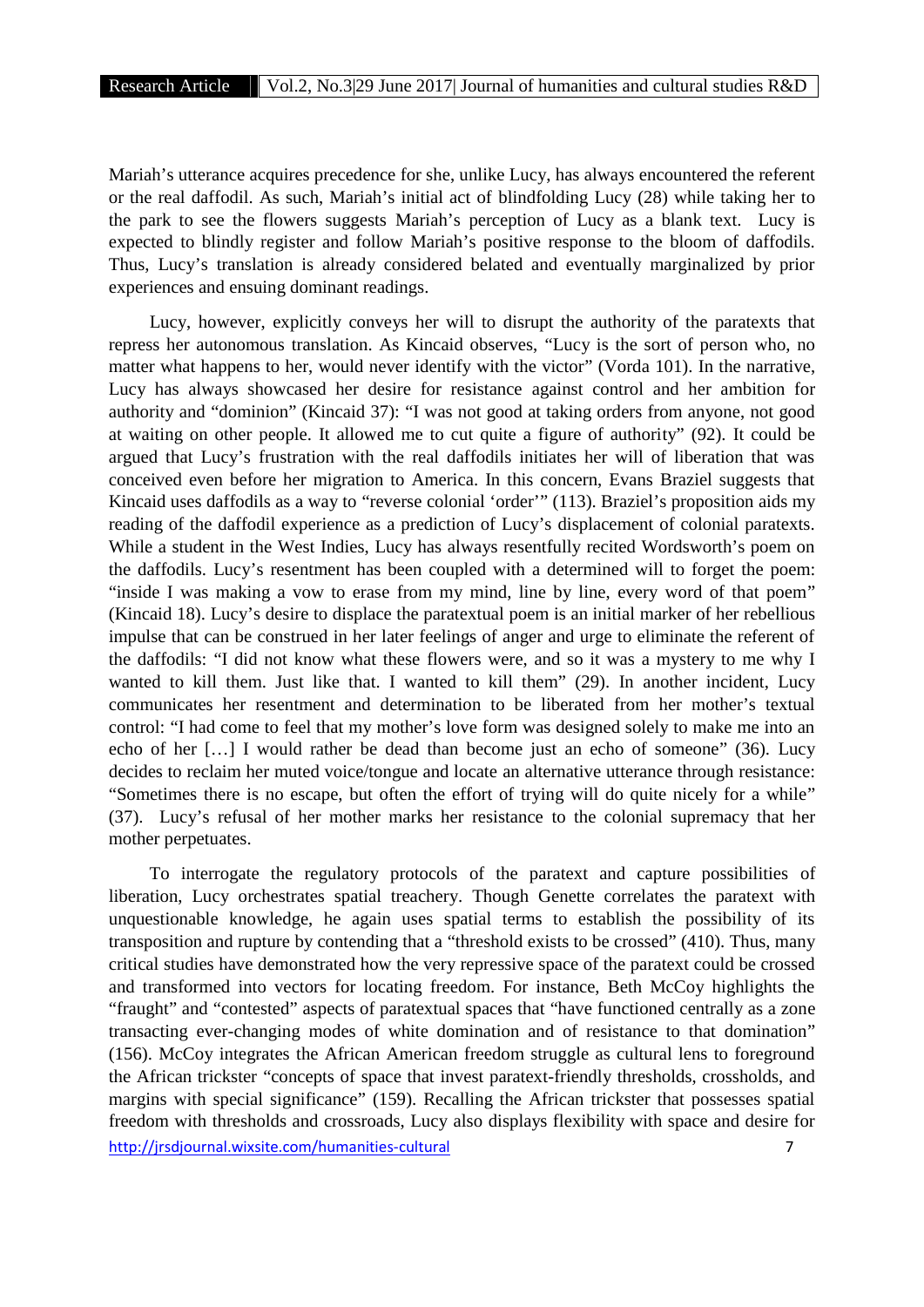"unbarricaded entry *and* exit" (Nichols 190). As a traveller, Lucy articulates her desire for constant motion upon arriving to Manhattan: "In a day dream I used to have, all these places were points of happiness to me; all these places were lifeboats to my small drowning soul, for I would imagine myself entering and leaving them, and just that—entering and leaving over and over again—would see me through a bad feeling I did not have a name for" (Kincaid 3). Lucy even uses spatial terms to express her wish for spontaneity and freedom: "How luxurious, I thought, to have an empty room in your house, a room that nobody really needed" (86). The warning letter of Lucy's mother marks the incident that prompts her spatial manipulation. Lucy starts to carve a symbolic space that liberates her thinking from the influence of her family's letters. She speculates: "if I could put enough events between me and the events mentioned in the letter, would I not be free to take everything just as it came and not see hundreds of years in every gesture, every word spoken, every face?" (31). Gradually, Lucy realizes her freedom by barring any access to the letters: "This was the day I received the tenth letter from my mother to which I would make no reply; as with the nine others before it, I would not even break the seal on the envelope" (76). So, Lucy disrupts the control of her family's letters by dislocating them from the "*threshold*" (Genette 2) and disabling their function as the primary access to knowledge. Moreover, Lucy's strategy of displacing the letters entails reversal in their role. She relegates them to the status of copies. This reversal is realized through treacherous delay in Lucy's revelation of her family's preceding readings. For instance, Maude Quick, daughter of the head of jails in Antigua and whom Lucy identifies as her "personal jailer" (111), visits to announce the death of Lucy's father. Maude hands Lucy a letter from her mother. However, Lucy decides not to open the letter in order to project her freedom from her mother to Maude (Kincaid 123). By deferring the disclosure of the letter's news, Lucy contains the authoritative document and transforms its contents into a repetition of Lucy's initial response to the father's death: "When I did, I prayed hard to be indifferent to whatever it might say. I opened it. It repeated the things I already knew" (126). Lucy later burns all ignored family letters to announce the recovery of her repressed voice and ultimate liberation from her mother's textual control.

Apart from spatially disrupting the West Indian paratexts represented by the family's letters, Lucy reverses the imperial gaze to betray the seeming flawlessness of the American paratext through visual reproduction. The link between the *paratext* and visual codes accounts for their investment in postcolonial discourses of mobility and resistance to biased power relations. In particular, tropes of visuality are central to the examination of the dialectical relationship between the western epistemology of the visual element and the strategy of vision-revision and image-making in postcolonial literatures. In this context, critic Mary Lou Emery suggests that colonial and neocolonial power has "coincided so forcibly with the 'imperial eye' that constructs commodified images" of the colonized (262). Such relation explains why postcolonial writers use the strategy of visual mobility to construct their narratives of resistance to these colonial images. In this regard, Emery proposes that postcolonial writers are "exposing the constitutive processes of the colonialist imagination and creating resistance to it, [and] renewing vision for subversive and newly creative purposes" (262). Such subversive creativity has been dominant in narratives by postcolonial women writers, including Kincaid, who have been engaged in a discursive revision of the western imagination to overturn its indoctrination in the intersections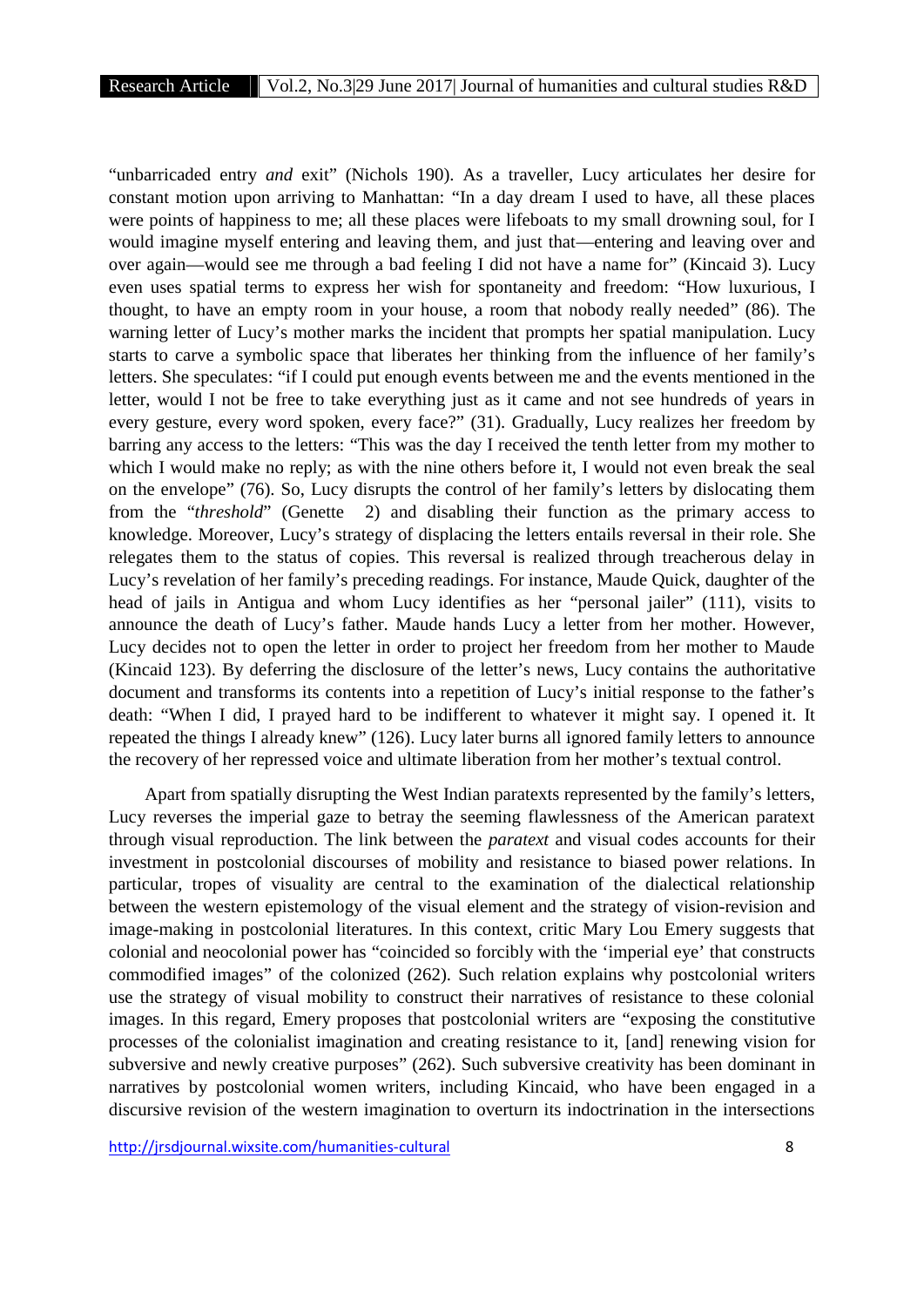of visuality and colonialism. As a product of the Black culture that celebrates repetition as an "immediate" and "original generative instance or act" (Snead 210, 212) of subversion, *Lucy* embraces visual repetition and invests in its power. In particular, Lucy visually transforms the western sign and its paratext into repetitive images to betray their perfection and expose their effaced limitations. The opening chapter of Kincaid's narrative reveals Lucy's interest in keen observation of visual tropes, such as nightgowns printed with "beautiful scenes of children playing with Christmas-tree decorations," maps of oceans, and pictures of Lewis, Mariah and their kids (Kincaid 9, 12). Lucy also recalls the past images she used to closely observe in Antigua, such as the facial features of her mother's friend, Sylvie. Lucy recalls: "I used to observe Sylvie, and I noticed that whenever she stopped to speak […] her hand would go up to her face and caress her little rosette […] I was sure that the mark on her face was a rose she had put there on purpose because she loved the beauty of roses" (25). Lucy has even developed the habit of filling in the gaps to complete these visual images: "One of my pastimes at home, my old home, had been to sit and look through a catalogue […] I used to wonder what face would fit on the torso I was looking at, how such a face would look at me if suddenly we were introduced" (64). Lucy later manages to transform her fascination with visuality to expose the flaw of the paratext. In this context, critic Edyta Oczkowicz argues that Lucy questions "the 'space' between the idea and its reality: 'why is a picture of something real eventually more exciting than the thing itself?"' (153). However, I contend that Lucy's interrogation of the privileged space transacted by the western sign becomes an act of betrayal that involves withdrawing the imperial power of scrutinizing the colonized and commodified image. This disempowerment is realized by gazing instead at the western sign with a conscious perception of its reproduction. For instance, Lucy sets local Sylvie's face as a standard in order to scrutinize and evaluate Mariah's face, the western model of beauty. Under Lucy's scrutiny, Mariah's face appears flawed and missing some of the defining features of Sylvie's face, such as the rosette mark. So, Mariah is now described as having "no blemish or mark of any kind on her cheek or anywhere else, as if she had never quarrelled with anyone over anything […] had never had to leave anywhere for any reason other than a feeling that had come over her" (Kincaid 27). Thus, Lucy's trickery transforms Sylvie's supposedly facial limitation into an origin to expose the latent imperfection of the Western ideal.

"Tongue" is the chapter that foregrounds Lucy's recalcitrance of belatedness through a treacherous disclosure of the paratextual untruths by enunciating the subversive rhetoric of *ekphrasis*. Many postcolonial writers have been especially drawn to the classical device of *ekphrasis*—defined as the verbal description of a work of visual art. According to Emery, *ekphrasis* has become a rhetorical strategy for facilitating a revision that subverts specific cultural artefacts circulated by colonialism: those of European "primitive" paintings, contemporary U.S. photographic portraits, and commercially made movies (272). Emery's reading is relevant to Kincaid's *Lucy* that invests in such a revision to inscribe western paratextual space with "accident and rupture" the West has been at such pain to renounce. As an *au pair*, Lucy conveys an interest in the visual art and decides to take up photography: "Mariah had given me a book of photographs, because in the museum were some photographs I particularly liked […] From looking at this book of photographs, I decided to buy myself a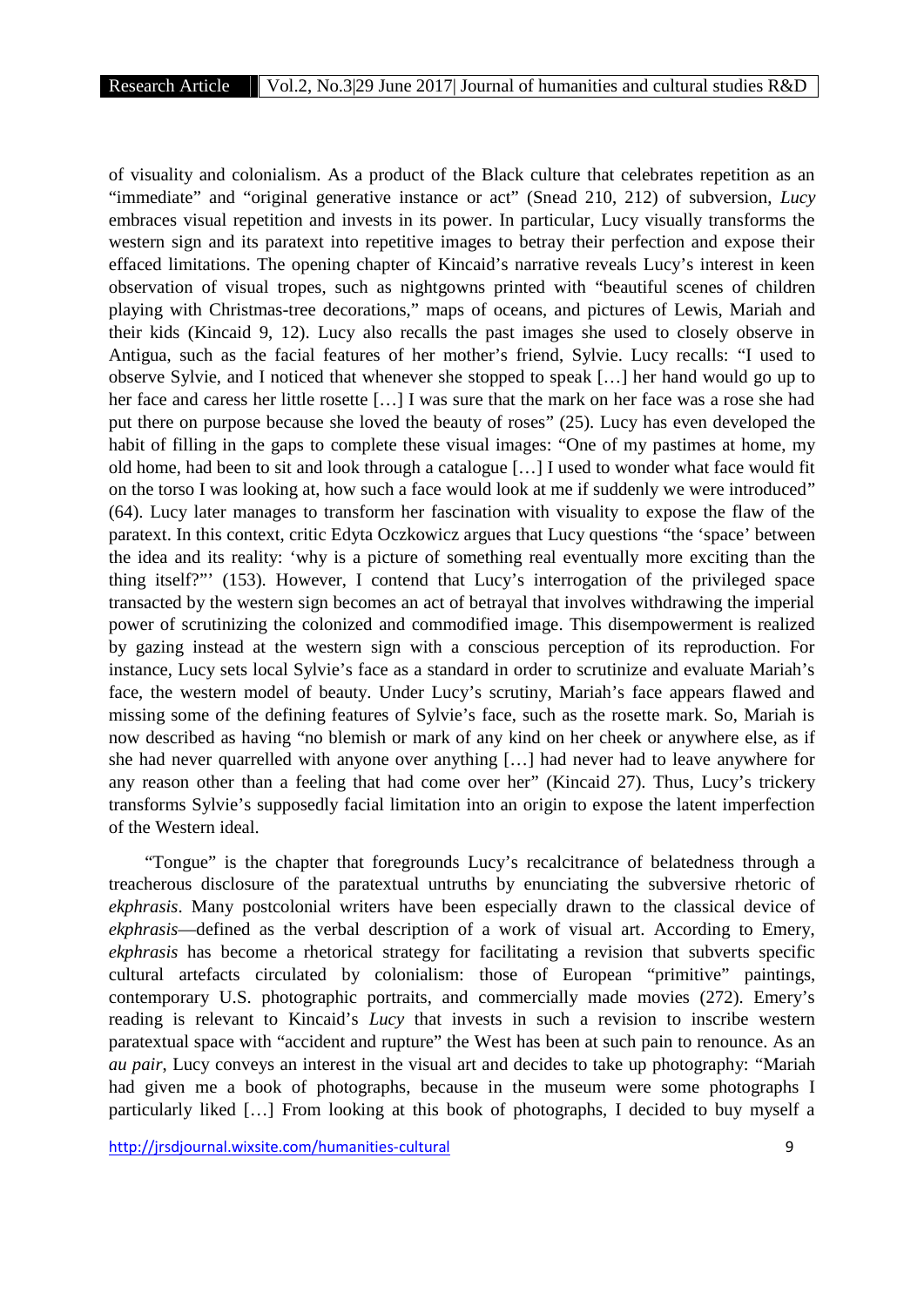camera" (Kincaid 116). Lucy later develops such interest into a profession as she joins a photography studio. In *Family Frames: Photography, Narrative, and Postmemory*, Marianne Hirsch highlights how photographs are shaped by "postmemory" that generates simultaneous ability to support and *distort* (emphasis added) other forms of remembrance (22). In Kincaid's narrative, Lucy's conception of photography arguably maintains a conscious eye of such distortion. For instance, Lucy sustains a realization of the effaced troubles in the seemingly happy life of Mariah's family. First, she gazes at their pictures that supposedly reflect happiness: "In the pictures, they smiled out at the world, *giving the impression* [emphasis added] that they found everything in it unbearably wonderful" (Kincaid 12). Lucy integrates the element of distortion in photography to ekphrazein Mariah's and Lewis's embraces as exaggeration and pretence: "The whole thing had an air of untruth about it […] I just could tell—that it was a show and not something to be trusted" (47). Lucy even extends her skills as a traveller and photographer to read Lewis's relation with Dinah as a map and ekphrazein betrayal to Mariah's love: "But I did notice it, and it seemed important, like a small part of a map, isolated and blown up large in the hope that it might yield a clue" (79). Lucy's photographic skills at distortion construct an alternative picture that uncovers untruth in Mariah's documentation of her love relation inside her photo book: "I thought of Mariah and all those books she had filled with photographs that began with when she and Lewis first met. […] But here was a picture that no one would ever take—a picture that would not end up in one of those books, but a significant picture all the same" (79-80). In the larger picture, Emery argues that *ekphrasis* is associated with travel as it has long been "associated with epic narratives of conquest and empire-building" (262). However, it could be argued that Lucy ironically betrays the classical signification of such trope in her own travel to posit a counter narrative of downfall: "I knew that the end was here, the ruin was in front of me. For a reason that will never be known to me, I said, 'Say cheese' and took a picture" (Kincaid 118). Lucy's treacherous picture replaces Mariah and Lewis's paratext of happiness and foretells the disintegration of their marriage: "All of them, mother and father and four children, looked healthy, robust—everything about them solid, authentic; but I was looking at ruins, and I knew it right then" (88). Thus, Lucy's prediction claims the precedence of her translation and suspends its compulsory belatedness.

Lucy betrays the role assigned to her as a passive outsider and belated receiver of paratexts to become an insider and inscriber of knowledge. Such transformation requires her to expose the illusive authority and unavoidability of the paratext. Lucy finds in painting a possibility for projecting unpredictability and "a position for irresponsibility," as she starts to develop an interest in French painters and visit their exhibits (Kincaid 98). Painting becomes a marker of Lucy's re-invented and independent identity, as she observes: "I understood that I was inventing myself, and that I was doing this more in the way of a painter than in the way of a scientist" (134). Critic Jennifer Nichols considers Lucy's visit to a Gauguin exhibit as an onset of perceiving the world "as an unfinished narrative" (195). Such reading is relevant to my proposition that Lucy, as a painter and creator, develops textual betrayal of the hypothetical closure of the paratext. In this concern, Oczkowicz argues that Lucy will not be liberated "unless she appropriates her past in the process of exploring the present" (146). I contend that such appropriation and liberation start when Lucy constructs counter paratexts based on her own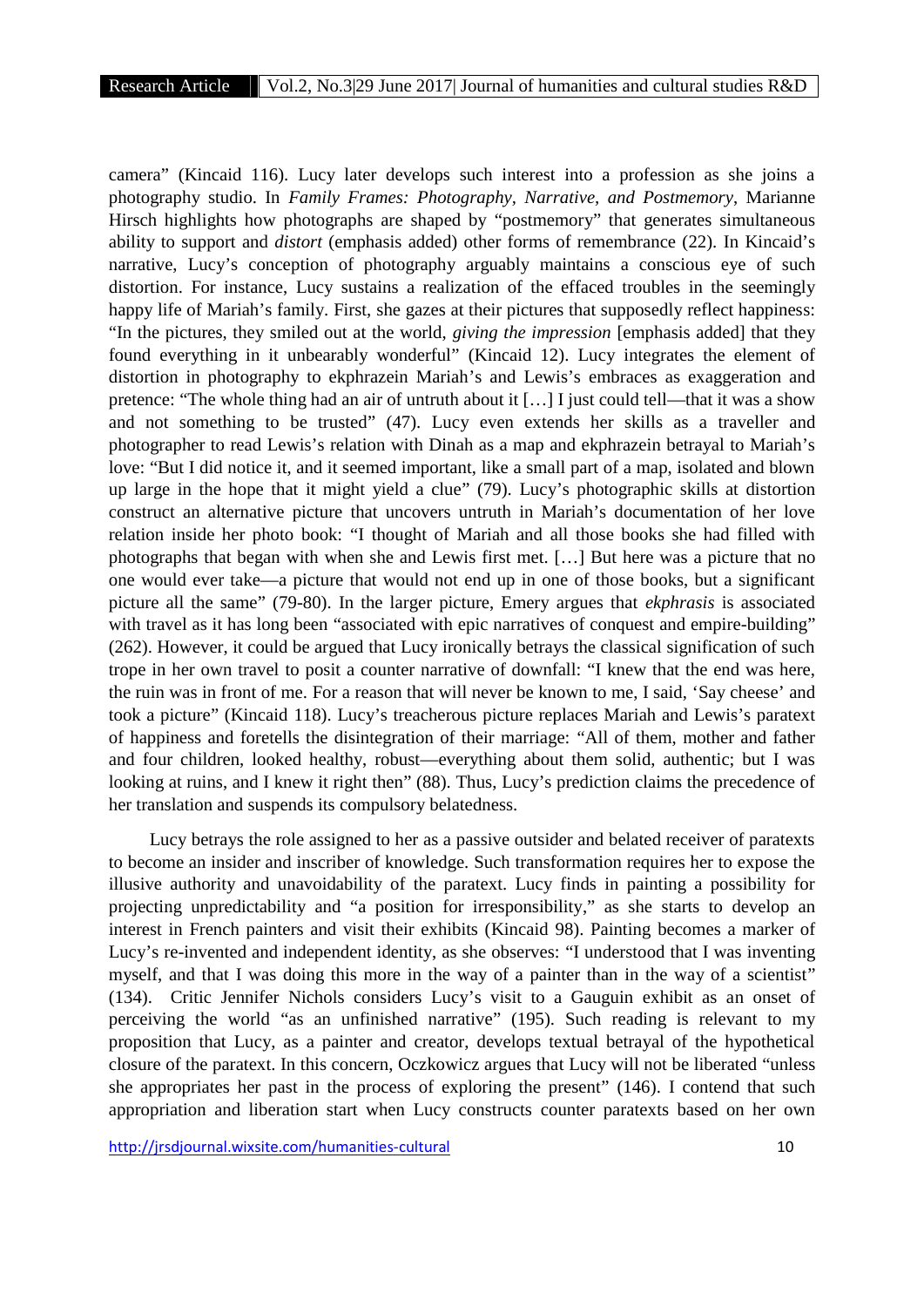earlier experiences to read the illusion in Mariah's present marriage, as she speculates: "I had thought the untruths in family life belonged exclusively to me and my family, with my mother's unopened letters representing evidence of the most important kind" (Kincaid 77). To this effect, Lucy later transforms her room from a space for *ekphrazeining* the printed prisons of paratexts into a self-referential zone for recreating and replacing these imposed paratexts with ones that convey her autonomous translation of experiences (120). Commenting on Lucy's room, Brooke Lenz observes that "by aligning herself with the artists [...] Lucy again works to create a hybrid space, a social location from which her standpoint can be in dialogue"(114). I build on Lucy's description of her room as a "haven" (Kincaid 95) to locate the room's symbolic security realized through its function as a space for creating knowledge. Lucy's studio-room acquires solid precedence that resists the insecurity of Lucy's belatedness transacted by the repressive space of the American and global paratexts.

The sexual freedom that Lucy experiences also becomes a symbol of her inclination toward claiming control over translation and production of knowledge. Lucy's sexual relations in Antigua are reported in terms of authority that projects her aspiration for autonomy and precedence. For instance, she does not give Tanner the satisfaction of gaining supremacy being the first who causes her loss of virginity: "I could not give him such a hold over me" (Kincaid 83). On the other hand, Lucy's relations with her lovers in America are all recounted using visual tropes. For instance, Lucy conveys her admiration for Hugh that is the brother of Dinah, Mariah's best friend (49). Described as "awfully worldly and smart" (65), Hugh uses Lucy's preferred language of visuality on their first encounter. Hugh simulates a geographical probe of maps when he asks Lucy: "Where in the West Indies are you from?" (65). Such visually motivating question makes Lucy "like him in an important way" (65). Lucy also meets Paul at a painting exhibit (96) and encounters Roland when she buys a camera (116). In general, Lucy's sexuality becomes a metaphor for textuality and her sexual activity is rendered by the title of the chapter "Tongue" that stands for her voice that has been repressed by the paratextual regulation of her identity. Lucy's successive relations showcase her later reclamation of voice. Her relation with Hugh is one example: "As I kissed Hugh, my tongue reaching to caress the roof of his mouth, I thought of all the other tongues I had held in my mouth in this way" (82, 83). Lucy's lovers become representations of all the paratexts she wants to challenge. She even transforms her lovers into images and *ekphrazeins* them to realize her authority. Thus, Paul's eyes are transformed into Lucy's winning marbles: "His eyes reminded me of a marble I used to have, my lucky marble, the one that, when I played a game with it, always won" (99). Lucy's relation with Paul also becomes a compensation for all the stories she could not be privileged to hear and interpret first. For instance, when Myrna confesses to Lucy about her sexual intimacy with Mr. Thomas, Lucy is reminded of her temporal belatedness. Lucy complains: "Oh, the injustice of everything. What words did Mr. Thomas use to make this arrangement with her, and why, again, had I not been worthy of hearing them?" (106). However, Lucy's latent desire for autonomy drives her to *ekphrazein* Paul and link him with Mr. Thomas's hands: "But [Mr. Thomas's] hands—what did they look like? I did not know, and I never would know. And so it was that hands I would come to know very well—Paul's hands" (109). Lucy's sexual adventures also stand for her competition with Mariah's paratexts. Lucy transforms her prior disappointing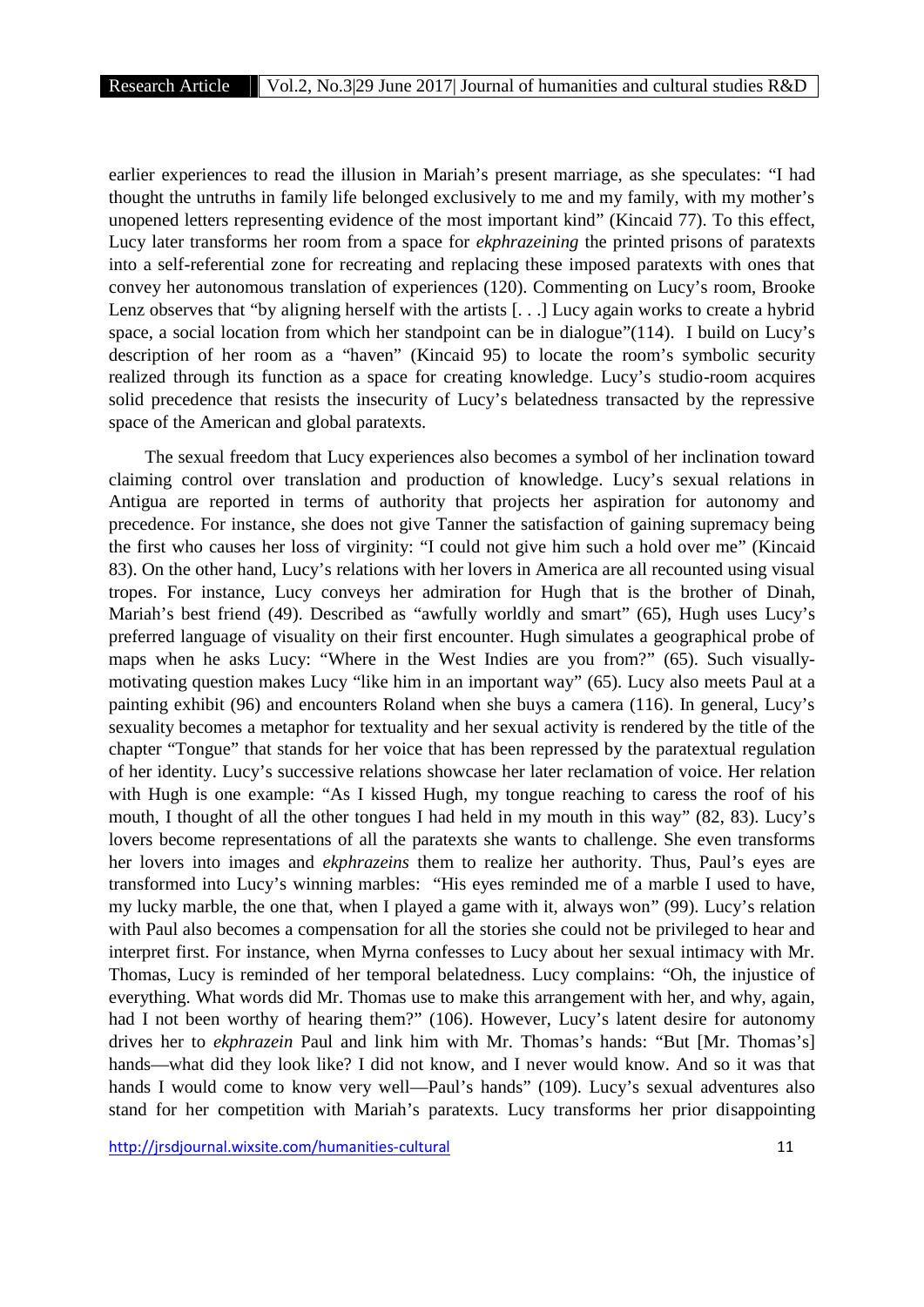daffodil conversation with Mariah into new sex anecdotes that make Mariah remember her past that is full of sexual frustrations and disasters (114). On the other hand, Lucy's reply to her mother's letter becomes an act of overwriting the mother's paratext through using her own sexual terminology that communicates her independent translation: "I reminded her that my whole upbringing had been devoted to preventing me from becoming a slut; I then gave a brief description of my personal life, offering each detail as evidence that my upbringing had been a failure and that, in fact, life as a slut was quite enjoyable" (128). The word "slut" is a metaphor not only for Lucy's free sexual activities but also for her free textual activities that resist the mother's controlling and supposedly righteous judgments.

The last chapter of *Lucy* culminates Lucy's treacherous subversion of the paratext's authority. Throughout the narrative, Lucy struggles with the restraining definition of her identity by the paratextual trapping of naming. Some of these names comprise the paratext of "*pseudonymity*" (Genette 39) that impose borrowed or invented definitions and identities on Lucy. "Visitor" is the pseudonym that Lewis and Mariah use to alienate Lucy. "Dr. Freud for Visitor" is another pseudonym that Mariah invents to denounce Lucy's dreams. "Lucifer" is the reference Lucy's mother uses to present her daughter as an example of her failure in upbringing (Kincaid 152). Such imposed labels generate Lucy's *anonymity*, another paratextual trapping (Genette 39) that effaces her identity for she never mentions her name, Lucy. However, Lucy's recalcitrance of Mariah's and her mother's interpretations through spatial freedom undermines her anonymity and pseudonymity. Lucy declares: "I was transformed from failure to triumph. It was the moment I knew who I was" (Kincaid 152). The last paratext that Lucy needs to undermine is "*onymity*" (Genette 39), the antonym of anonymity, or the limited definition of her identity signified by one full name "Lucy Josephine Potter." The last scene foregrounds Lucy's triumph over this paratext. Mariah confers upon Lucy, "whose life stretched out ahead […] like a book of blank pages" (Kincaid 163), a final paratext to define her womanhood, her own notebook. Lucy feels that this book is another misinterpretation that circumscribes her identity. She observes: "My life could not really be explained by this thick book that made my hands hurt as I tried to keep it open. My life was at once something more simple and more complicated than that" (132). Lucy overwrites Mariah's paratext by using her complete name "Lucy Josephine Potter" and an inscription "I wish I could love someone so much that I would die from it" (164). However, both Lucy's name and her inscription are all extensions of the paratexts that she has been fighting, Mariah's and the mother's love/control. Lucy evades this flaw by artistically blurring her writing: "And then as I looked at this sentence a great wave of shame came over me and I wept and wept so much that the tears fell on the page and caused all the words to become one great big blur"(164). This seemingly submissive weeping is a tactic of treachery as it calculatedly blurs the inscription of her *onymity* and, thus, resists any definite categorization of her identity. Lucy's blurry inscription becomes an indefinite or open-ended text that protects her from any further paratext that may inscribe a new identity on her, such as the photo Paul takes of her half-naked body. So, Lucy converts her strategy of cultural translation into cultural "transliteration," by encoding her cultural experiences with artistic indistinct alphabet. Thus, Lucy has sealed her autobiography by a final act of distortion that accentuates her self-reference or *enunciation*, which is the true locus of reference in autobiography (Lejeune x).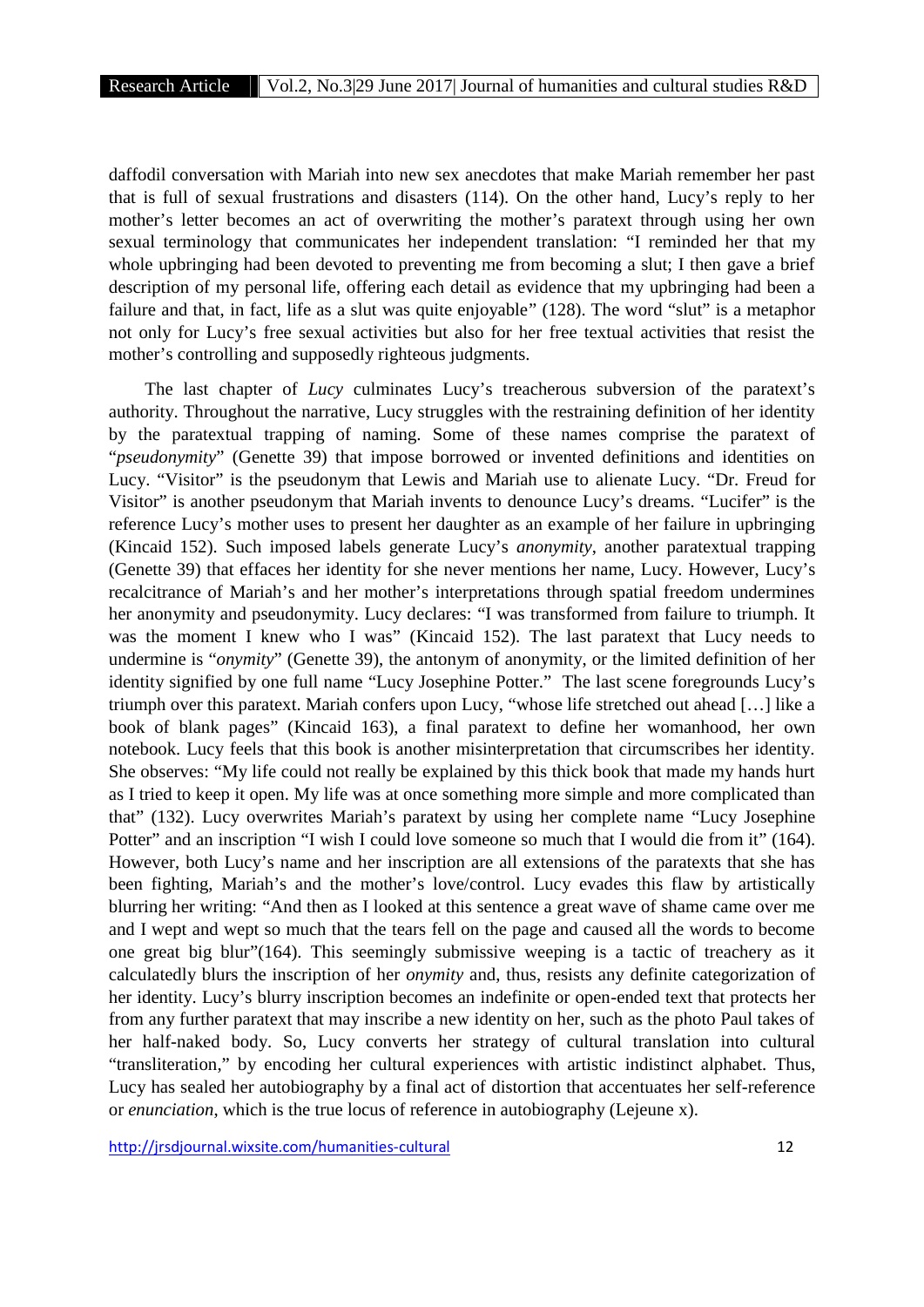## **Conclusion:**

Lucy's perception of delay is integrated as a tactic of betrayal that would ultimately reconfigure the supremacy of the western paratext as belated in the first place. So, *Lucy* is envisioned as a narrative of betrayal that inscribes a migratory identity on western discourses to disrupt their paratextual domination over the dissemination and reception of transnational readings. Based on such reading, Kincaid's narrative could be envisioned as a counter discourse that challenges the established global ethics of authenticity, authority, and disloyalty. In this regard, Lucy's cultural translation becomes subsumed under liberatory betrayal that contests the social association of her status as a migrant with the "transient other" (Cihodariu & Dumitrescu 62). Such temporary position does not qualify for establishing authorship in translation. Instead, Lucy transposes her migrant's status to intervene in the colonial mobilization of cultural translation into a hegemonic activity. Thus, she engages in a "migratory" activity, the core of translation, as Bhabha had already declared.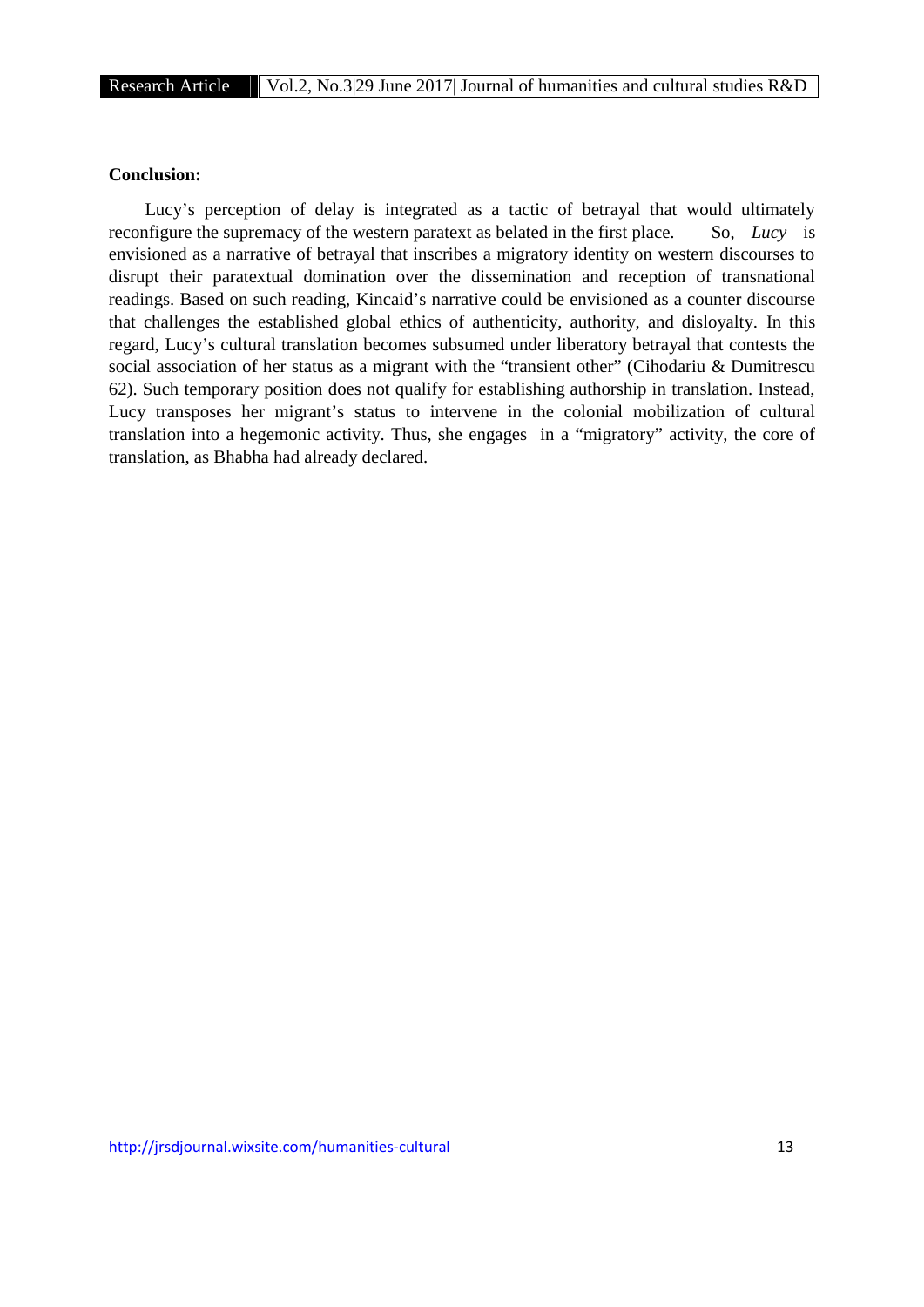## **References:**

- 1. Bhabha, Homi K. *The Location of Culture*. London: Routledge, 1994.145-74.
- 2. Braziel, Jana Evans. "Daffodils, Rhizomes, Migrations: Narrative Coming of Age in the Diasporic Writings of Edwidge Danticat and Jamaica Kincaid." *Meridians: Feminisim, Race, Transnationalism* 3.2 (2003): 110-31.
- 3. Burrows, Victoria. *Whiteness and Trauma: the Mother-Daughter Knot in the Fiction of Jean Rhys, Jamaica Kincaid, and Toni Morrison*. New York: Macmillan, 2004.
- 4. Cihodariu, Miriam and Lucian-Stefan Dumitrescu. "The Motives and Rationalizations of the European Right-wing Discourse on Immigrants. Shifts in Multiculturalism?" *Journal of Comparative Research in Anthropology and Sociology* 4.2 (2013): 51-70.
- 5. Davies, Carole Boyce and Elaine Savory Fido, eds. *Out of the Kumbla: Caribbean Women and Literature.* Trenton: African World, 1980.
- 6. Emery, Mary Lou. "Refiguring the Postcolonial Imagination: Tropes of Visuality in Writing by Rhys, Kincaid, and Cliff." *Tulsa Studies in Women's Literature* 16.2 (1997): 259-80.
- 7. Foucault, Michael. *Space, Knowledge, and Power*. New York: Pantheon, 1984.
- 8. Genette, Gérard. *Paratexts: Thresholds of Interpretation*. Trans. Jane E. Lewin. Cambridge: Cambridge UP, 1997.
- 9. Halliwell, Kevin. "John Galt and the Paratext: the Discourse of Authentication in North American Emigration Literature." 10 Mar. 2006. 20 Dec. 2016. www.star.ac.uk/.../galt%26paratext%20-%20e-texts%.
- 10. Hirsch, Marianne. *Family Frames: Photography, Narrative, and Postmemory*. Cambridge: Harvard UP, 1997.
- 11. Joseph, Betty. "Gendering Time in Globalization: the Belatedness of the Other Woman and Jamaica Kincaid's *Lucy*." *Tulsa Studies in Women's Literature* 21.1(2002): 67-83.
- 12. Kincaid, Jamaica. *Lucy: A Novel*. New York: Farrar, 1990.
- 13. Lejeune, Philippe. *On Autobiography*. Minneapolis: U of Minnesota P, 1989.
- 14. Lenz, Brooke. "Postcolonial Fiction and the Outsider Within: Toward a Literary Practice of Feminist Standpoint Theory." *NWSA Journal* 16.2 (2004): 98-120.
- 15. Lowe, Lisa. "Unfaithful to the Original: the Subject of *Dictée*." *Writing Self, Writing Nation: Selected Essays on Theresa Hak Kyung Cha's Dictée*. Berkeley: Third Woman, 1994. 35-69.
- 16. Mahlis, Kristen. "Gender and Exile: Jamaica Kincaid's *Lucy*." *Modern Fiction Studies* 44. 1(1998): 164-83.
- 17. McCoy, Beth A. "Race and the (Para) Textual Condition." *MLA* 121.1(2006): 156-69.
- 18. Nichols, Jennifer J. "Poor Visitor: Mobility as/of Voice in Jamaica Kincaid's *Lucy*." *MELUS* 34.4 (2009): 187-207.
- 19. Oczkowicz, Edyta. "Jamica Kincaid's *Lucy*: Cultural 'Translation' as a Case of Creative Exploration of the Past." *MELUS* 21.3 (1996): 143-57.
- **20.** Rellihan, Heather Emily. "Misery Baby: A (Re)Vision of the Bildungsroman by Caribbean and U.S. Black Women Writers." MA thesis, University of Maryland, College Park, 2005.
- **21.** Sedlmeier, Florian. **"**Rereading Literary Form: Paratexts, Transpositions, and Postethnic Literature around 2000.**"** *JLT* 6.1(2012): 213–34.